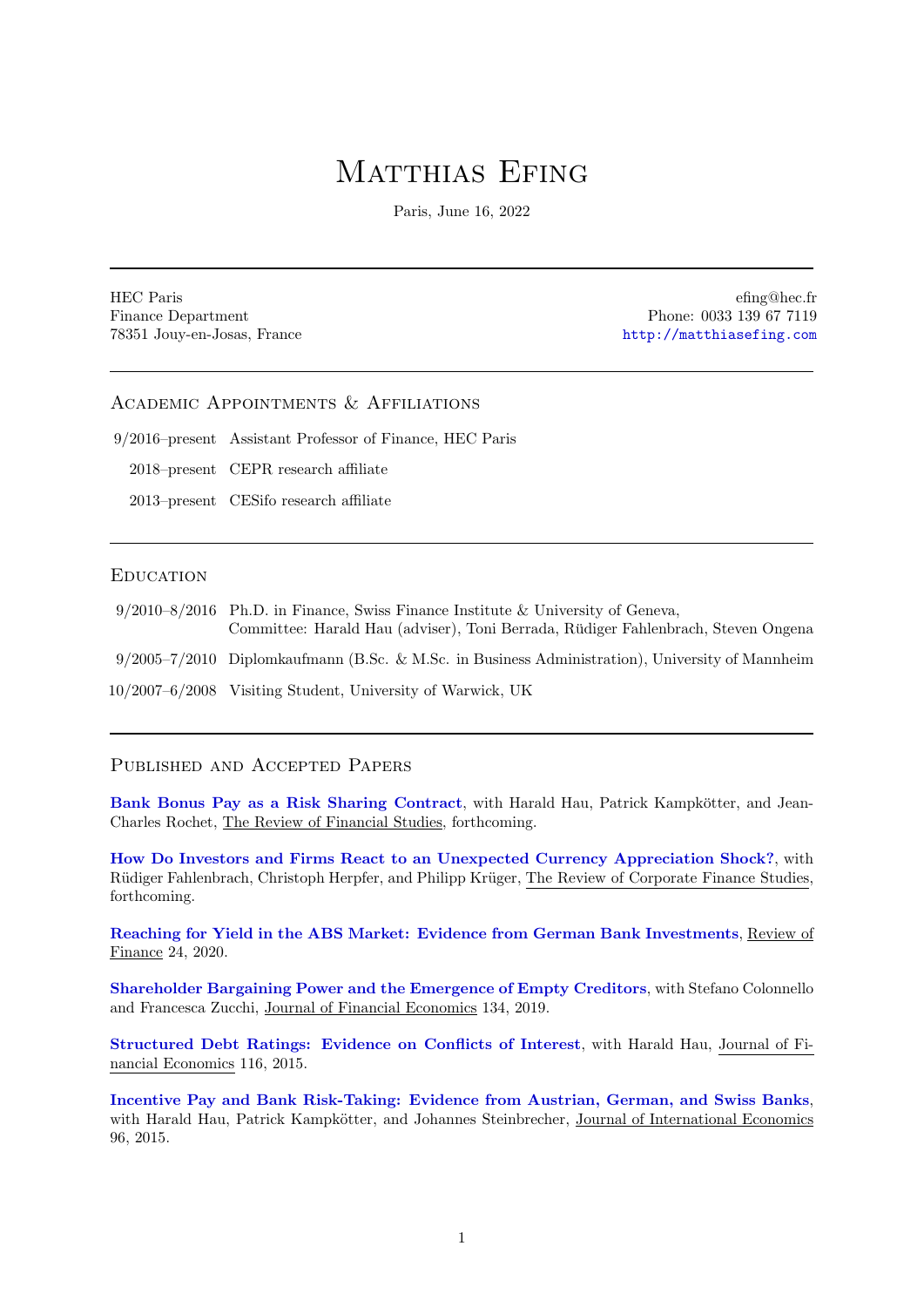#### Working Papers

[Freeze! Financial Sanctions and Bank Responses](https://www.dropbox.com/s/96o4xrysboey95f/_manuscript_v91.pdf?dl=0), with Stefan Goldbach and Volker Nitsch, 3 rd R&R The Review of Financial Studies.

[Risk Managers in Banks](https://papers.ssrn.com/sol3/papers.cfm?abstract_id=3681255), with Patrick Kampkötter, HEC working paper.

#### Work in Progress

ESG Incentives in Executive Compensation, with Stefanie Anna Ehmann, Patrick Kampkötter, and Raphael Moritz.

FinTech Lending by Alibaba's AntFinancial, with Yi Huan, Hongzhe Shan, Qi Sun, and Yi Xu.

### Non-Refereed Publications

[What Does a Bank's Payroll Reveal About its Risk-Taking](https://internationalbanker.com/banking/banks-payroll-reveal-risk-taking/), with Harald Hau and Patrick Kampkötter, International Banker, April 10, 2017.

Optimale Vergütungsstrukturen in Banken, with Florian Frank, Harald Hau, Patrick Kampkötter and Johannes Steinbrecher, Die Bank 3, 2015.

[Die Dosis macht das Gift – eine Analyse zum Einfluss von Bonuszahlungen auf die Profitabil](https://www.ifo.de/publikationen/2015/aufsatz-zeitschrift/die-dosis-macht-das-gift-eine-analyse-zum-einfluss-von)ität und das Risiko von Banken, with Harald Hau, Patrick Kampkötter and Johannes Steinbrecher, ifo Schnelldienst 68, 2015.

[Bankers' Bonuses and Performance Sensitivity](https://voxeu.org/article/bankers-bonuses-and-performance-sensitivity), with Harald Hau, Patrick Kampkötter and Johannes Steinbrecher, voxeu.org, November 13, 2014.

[Corrupted Credit Ratings: Standard & Poor's Lawsuit and the Evidence](https://voxeu.org/article/corrupted-credit-ratings-standard-poor-s-lawsuit-and-evidence), with Harald Hau, voxeu.org, June 18, 2013.

#### Awards and Grants by Paper

- ESG Incentives in Executive Compensation
	- · Labex Ecodec Grant (EUR 150,000, joint with 3 other projects)
- FinTech Lending by Alibaba's AntFinancial
	- · NBER Entrepreneurship small grant
- Freeze! Financial Sanctions and Bank Responses
	- · SFS Cavalcade Award for the Best Paper in Corporate Finance (Asia-Pacific, 2019)
- Reaching for Yield in the ABS Market: Evidence from German Bank Investments
	- · Finalist to the IQAM Award 2021 of the Review of Finance
	- · European Systemic Risk Board Research Prize in Memory of Ieke van den Burg 2016
	- · Swiss Finance Institute Best Paper Doctoral Award 2015
	- · Student travel grant for the EEA annual meeting 2015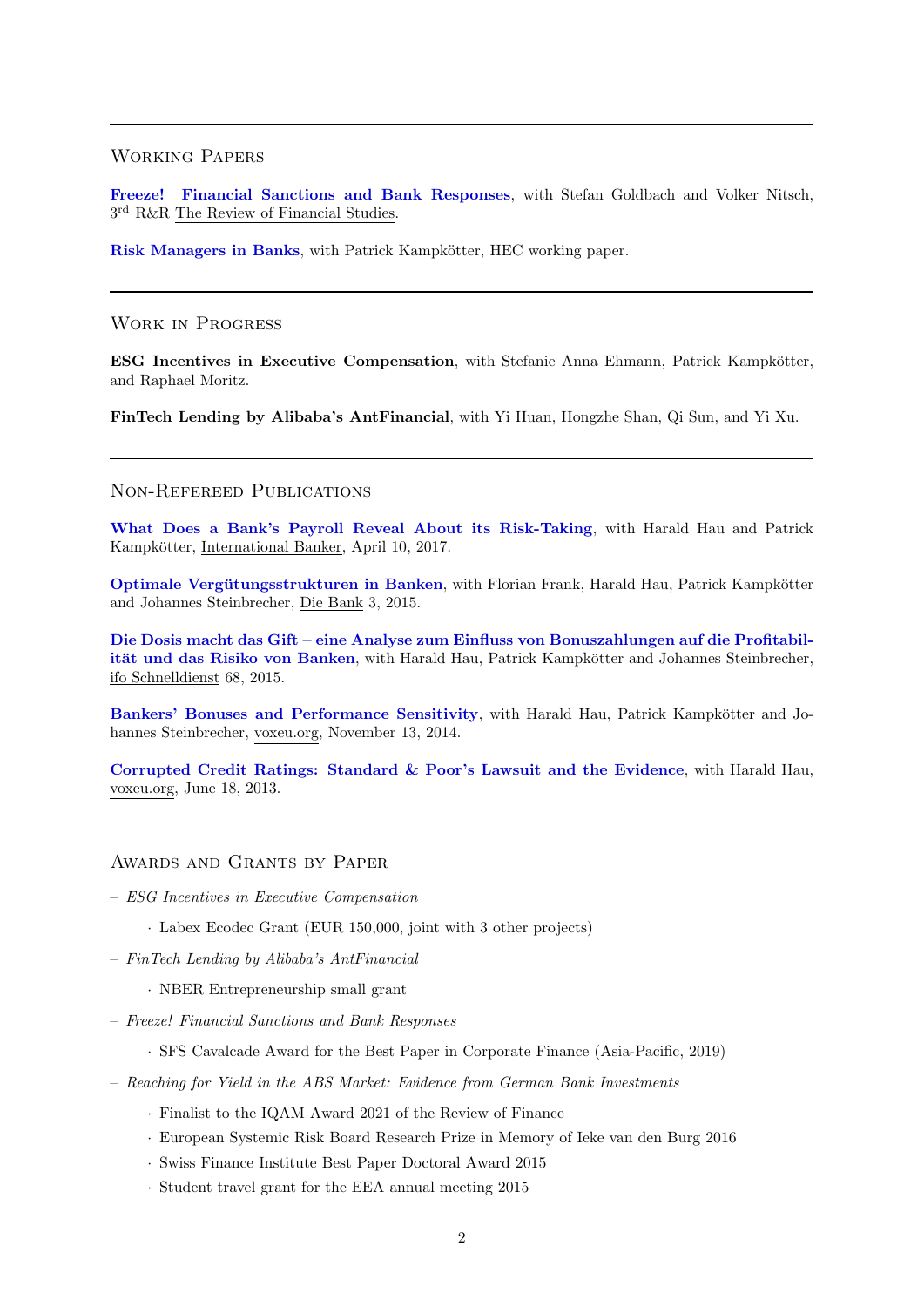- Bank Bonus Pay as a Risk Sharing Contract
	- · Best Paper Award at Paris December Finance Meeting 2019
- Structured Debt Ratings: Evidence on Conflicts of Interest
	- · Best Paper Award at Paris December Finance Meeting 2013
- Bank Capital Regulation with an Opportunistic Rating Agency
	- · Distinguished CESifo Affiliate Award 2013
	- · SFI Best Paper Doctoral Award 2012
- Other
	- · Annual Labex ECODEC research grants 2017-2020
	- · German National Merit Foundation, Scholarship, 2005-2010
	- · German Academic Exchange Service, EU Excellence Program, 2007-2008
	- · SAP AG Foreign Exchange Scholarship, 2007-2008

#### Academic Presentations

- 2022: ESADE spring workshop (Barcelona), WU Vienna (seminar), 4th Endless Summer Conference of Financial Intermediation and Corporate Finance (Athens)
- 2021: SFS Cavalcade North America, Paris December Finance Meeting, 14th Swiss Winter Conference on Financial Intermediation (Poster), Junior European Finance Seminar
- 2019: Simon Business School Rochester (seminar), SFS Cavalcade Asia-Pacific, SFS Cavalcade North America, FIRS, 12th Swiss Winter Conference on Financial Intermediation, The European Winter Finance Summit (co-author), Goethe University Frankfurt (seminar), Sciences Po and Banque de France (joint seminar), Annual Meeting of the EEA (co-author), University of Bristol (seminar), 17th Paris December Finance Meeting, ACPR Chair / ANR Conference on Funding Stability and Financial Regulation
- 2018: 17th International Conference on Credit Risk Evaluation (Venice), Autorité de Contrôle Prudentiel et de Résolution (ACPR, France, seminar)
- 2017: "OTC Markets and their Reform" organized by Swiss National Science Foundation, 10th Swiss Winter Conference on Financial Intermediation, European Winter Finance Summit 2017 (coauthor), 5th Conference on "Securities markets. Trends, risks, and policies" (coauthor), Annual Meeting of the AEA/ASSA 2017 (coauthor, poster)
- 2016: European Systemic Risk Board First Annual Conference 2016, 14th Paris December Finance Meeting, DGF 2016 (coauthor), 15th International Conference on Credit Risk Evaluation (coauthor, poster), Annual Conference of the Swiss Society for Financial Market Research, Research seminar Univ. of Virginia (McIntire School), Research seminar Ohio State Univ. (Fisher College), Research seminar Toulouse School of Economics, Research seminar HEC Montréal, Research seminar Indiana Univ. (Kelley School), Research seminar Tilburg, Research seminar HEC Paris, Research seminar Frankfurt School of Finance and Management, Research seminar European Central Bank, Research seminar WU Vienna, Research seminar INSEAD, Research seminar Federal Reserve Bank of New York, Research seminar Univ. of Notre Dame (Mendoza College), Research seminar Rochester (Simon Business School), Research seminar Université de Laval (Québec)
- 2015: Banque de France & Toulouse School of Economics conference on "Securitisation: the way forward?", 14th International Conference on Credit Risk Evaluation (Venice), Bundesbank Seminar on Banking and Finance, Annual meeting of the Europen Economic Association, PhD Finance Workshop Gerzensee, Brown bag Copenhagen Business School, Research seminar University of Zurich, Brown bag ¨ Imperial College London, Internal seminar European Central Bank, Brown bag HEC Paris, Research seminar Swiss Financial Market Supervisory Authority, Research seminar Solvay Brussels School of Economics and Management, BIS workshop "Banking and regulation: the next frontier" (Basel)